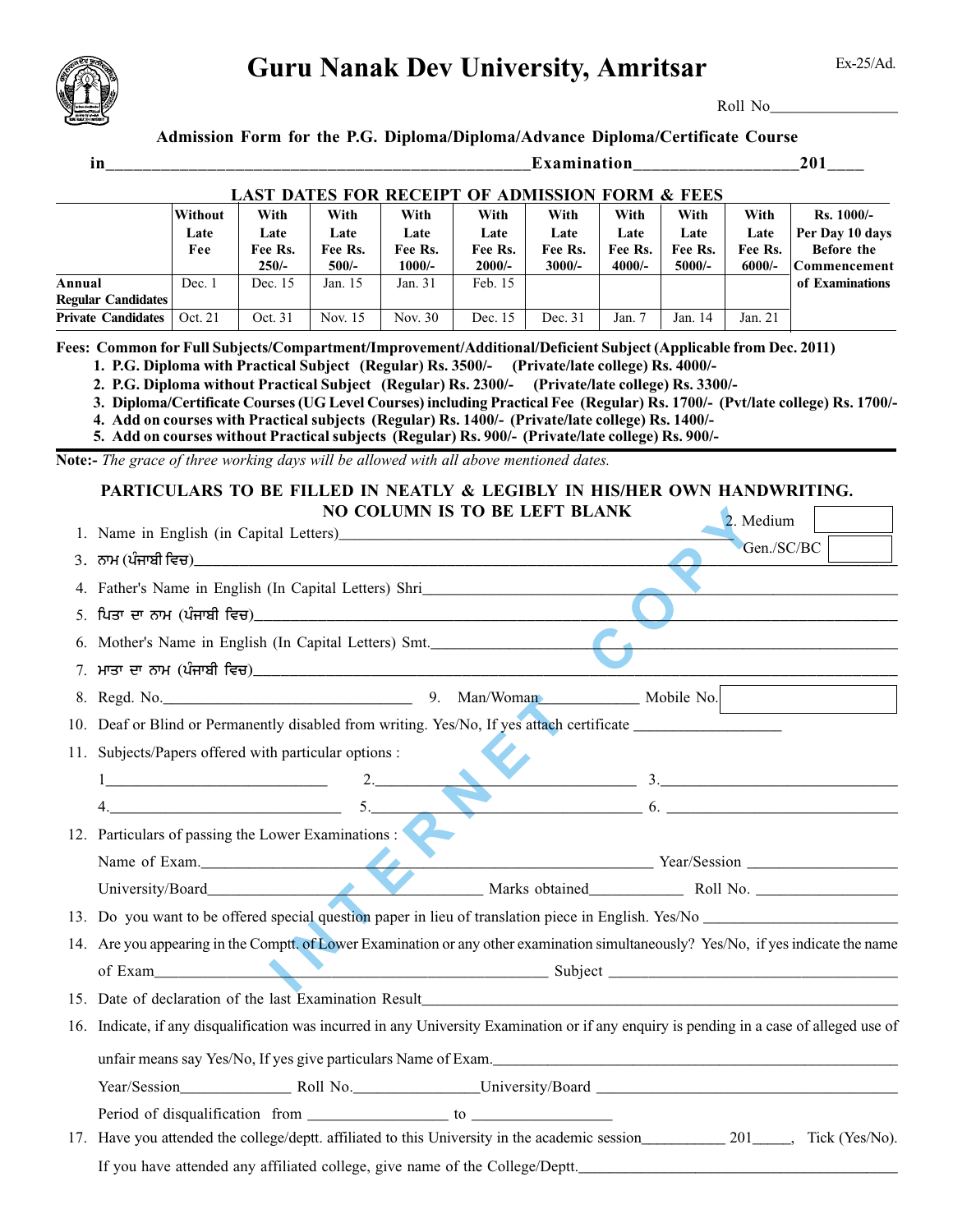| 18. |                                                                                                                                                                                                  |                                                                                                                          |                                                                                                                                                                                                                                                                                                                                                                                                                                                                                                                                                                                                                                                                                                                                       |  |  |  |  |  |
|-----|--------------------------------------------------------------------------------------------------------------------------------------------------------------------------------------------------|--------------------------------------------------------------------------------------------------------------------------|---------------------------------------------------------------------------------------------------------------------------------------------------------------------------------------------------------------------------------------------------------------------------------------------------------------------------------------------------------------------------------------------------------------------------------------------------------------------------------------------------------------------------------------------------------------------------------------------------------------------------------------------------------------------------------------------------------------------------------------|--|--|--|--|--|
|     |                                                                                                                                                                                                  |                                                                                                                          | Resident of Punjab, declare that the information,                                                                                                                                                                                                                                                                                                                                                                                                                                                                                                                                                                                                                                                                                     |  |  |  |  |  |
|     | given above and in the documents enclosed herewith, is true to the best of my knowledge and belief and nothing has been concealed                                                                |                                                                                                                          |                                                                                                                                                                                                                                                                                                                                                                                                                                                                                                                                                                                                                                                                                                                                       |  |  |  |  |  |
|     | therein. I am aware of the fact that if, at any later stage, the said information is proved to be false, I shall be punished as per law and                                                      |                                                                                                                          |                                                                                                                                                                                                                                                                                                                                                                                                                                                                                                                                                                                                                                                                                                                                       |  |  |  |  |  |
|     | information.                                                                                                                                                                                     |                                                                                                                          | my admission will be summarily rejected or I may be expelled from the institution in which I got admission on the basis of false                                                                                                                                                                                                                                                                                                                                                                                                                                                                                                                                                                                                      |  |  |  |  |  |
|     |                                                                                                                                                                                                  |                                                                                                                          |                                                                                                                                                                                                                                                                                                                                                                                                                                                                                                                                                                                                                                                                                                                                       |  |  |  |  |  |
|     |                                                                                                                                                                                                  |                                                                                                                          |                                                                                                                                                                                                                                                                                                                                                                                                                                                                                                                                                                                                                                                                                                                                       |  |  |  |  |  |
|     |                                                                                                                                                                                                  |                                                                                                                          |                                                                                                                                                                                                                                                                                                                                                                                                                                                                                                                                                                                                                                                                                                                                       |  |  |  |  |  |
|     |                                                                                                                                                                                                  |                                                                                                                          | Signature of the Candidate                                                                                                                                                                                                                                                                                                                                                                                                                                                                                                                                                                                                                                                                                                            |  |  |  |  |  |
|     |                                                                                                                                                                                                  |                                                                                                                          |                                                                                                                                                                                                                                                                                                                                                                                                                                                                                                                                                                                                                                                                                                                                       |  |  |  |  |  |
|     | Certified that:                                                                                                                                                                                  | <b>CERTIFICATE-I</b>                                                                                                     |                                                                                                                                                                                                                                                                                                                                                                                                                                                                                                                                                                                                                                                                                                                                       |  |  |  |  |  |
|     | Paste Latest<br>attested Photograph<br>examination.<br>Dated 201                                                                                                                                 | percentage of marks in the house examination as per relevant Ordinances.                                                 | (i) The candidate remained on the rolls of this College/Department for the academic year preceding the<br>examination and (a) that he/she attended the requisite number of lectures/practicals/mapwork/parades<br>(whatever/wherever) applicable etc. delivered to his/her class and (b) that he/she secured requisite<br>(ii) he/she bears a good moral character, and his/her work has been satisfactory, that he/she has filled in and<br>signed this admission form in my presence and has satisfied me by production of authentic documents<br>that the statements made by him/her in the admission form are correct and he/she is eligible to appear in the<br>Signature of the Principal/Head of Deptt.<br>(with office stamp) |  |  |  |  |  |
|     |                                                                                                                                                                                                  |                                                                                                                          |                                                                                                                                                                                                                                                                                                                                                                                                                                                                                                                                                                                                                                                                                                                                       |  |  |  |  |  |
|     |                                                                                                                                                                                                  | <b>CERTIFICATE-II</b>                                                                                                    |                                                                                                                                                                                                                                                                                                                                                                                                                                                                                                                                                                                                                                                                                                                                       |  |  |  |  |  |
|     | Certified that :-                                                                                                                                                                                | (For Late College/Deptt. Students)                                                                                       |                                                                                                                                                                                                                                                                                                                                                                                                                                                                                                                                                                                                                                                                                                                                       |  |  |  |  |  |
|     |                                                                                                                                                                                                  | (a) that the candidate has already attended the prescribed course meant for the                                          |                                                                                                                                                                                                                                                                                                                                                                                                                                                                                                                                                                                                                                                                                                                                       |  |  |  |  |  |
|     |                                                                                                                                                                                                  |                                                                                                                          |                                                                                                                                                                                                                                                                                                                                                                                                                                                                                                                                                                                                                                                                                                                                       |  |  |  |  |  |
|     |                                                                                                                                                                                                  |                                                                                                                          | during (year and month)<br>ender Roll No.                                                                                                                                                                                                                                                                                                                                                                                                                                                                                                                                                                                                                                                                                             |  |  |  |  |  |
|     | (c) that he/she fulfilled all other conditions required under the ordinances.<br>(d) that he/she bears a good moral character.<br>(e) that he/she has signed this admission form in my presence. | (b) that he/she is eligible to appear in the examination as a late College/Deptt. student under the ordinances in force. |                                                                                                                                                                                                                                                                                                                                                                                                                                                                                                                                                                                                                                                                                                                                       |  |  |  |  |  |
|     | ਵਿਸ਼ਿਆਂ ਵਿਚ ਮਾਨਤਾ ਦਿੱਤੀ ਗਈ ਹੈ।                                                                                                                                                                   |                                                                                                                          | ਤਸਦੀਕ ਕੀਤਾ ਜਾਂਦਾ ਹੈ ਕਿ ਪ੍ਰੀਖਿਆਰਥੀ ਜਿਹੜੇ ਕੋਰਸ/ਵਿਸ਼ਿਆਂ ਵਾਸਤੇ ਦਾਖ਼ਲਾ ਫਾਰਮ ਭੇਜ ਰਿਹਾ ਹੈ, ਇਹ ਸਾਡੇ ਕਾਲਜ ਵਿਚ ਪੜ੍ਹਾਏ ਜਾਂਦੇ ਹਨ ਅਤੇ ਯੂਨੀਵਰਸਿਟੀ ਵਲੋਂ ਇਨ੍ਹਾਂ                                                                                                                                                                                                                                                                                                                                                                                                                                                                                                                                                                                       |  |  |  |  |  |
|     |                                                                                                                                                                                                  |                                                                                                                          | Signature of the Principal/Head of Deptt.<br>(with office stamp)                                                                                                                                                                                                                                                                                                                                                                                                                                                                                                                                                                                                                                                                      |  |  |  |  |  |
|     | him/her to consideration for his/her eligibility.                                                                                                                                                |                                                                                                                          | The receipt of fee/admission form/enrolment form will not entitle the candidate to appear in the examination but it will only entitle                                                                                                                                                                                                                                                                                                                                                                                                                                                                                                                                                                                                 |  |  |  |  |  |

**Note : All Cases/disputes regarding admission/result of all the classes 'in civil cases' will be subject to the jurisdiction of Amritsar Civil Court and in case of High Court cases, will be subject to the jurisdiction of the Punjab & Haryana High Court, Chandigarh.**